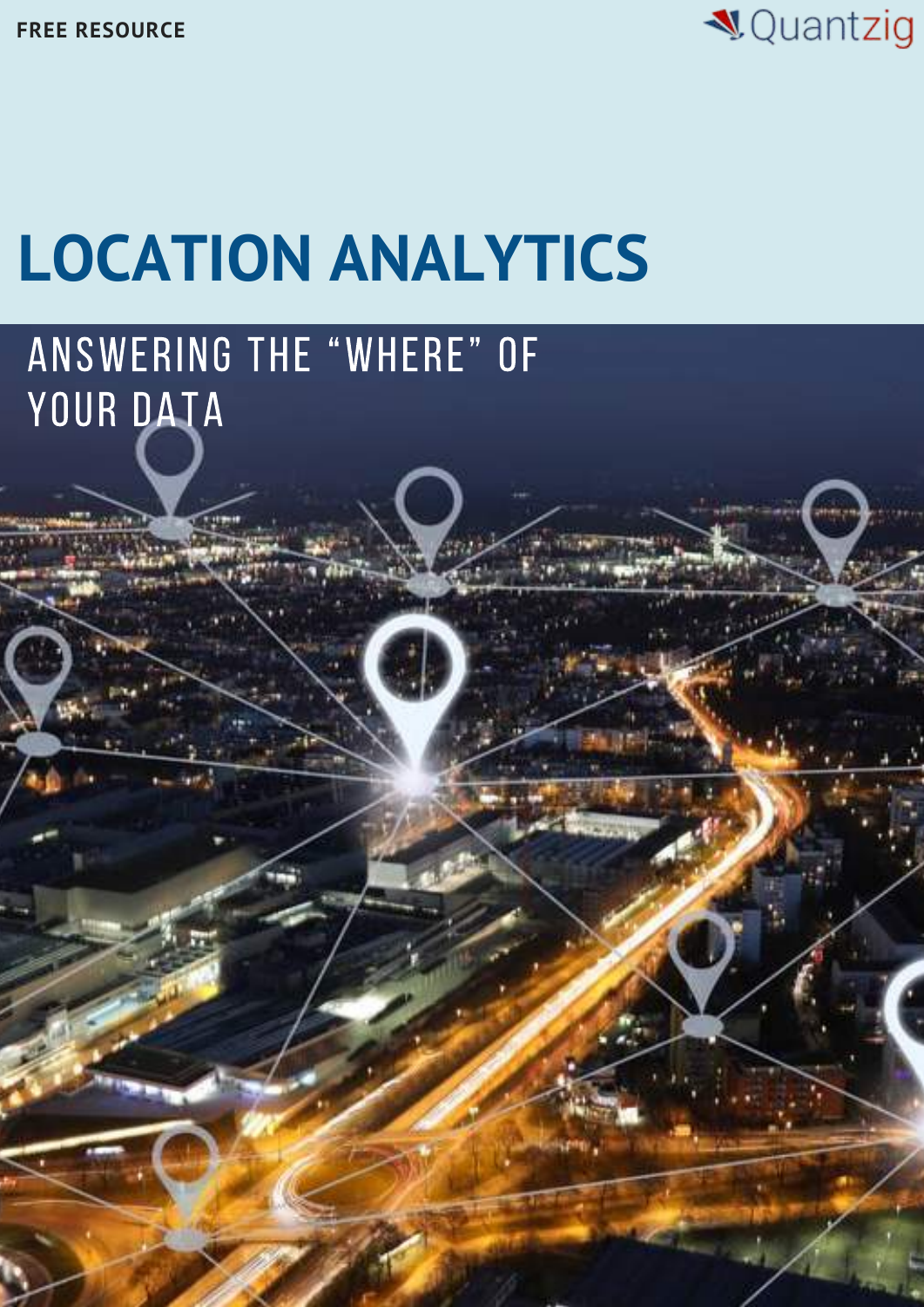## TABLE OF CONTENTS



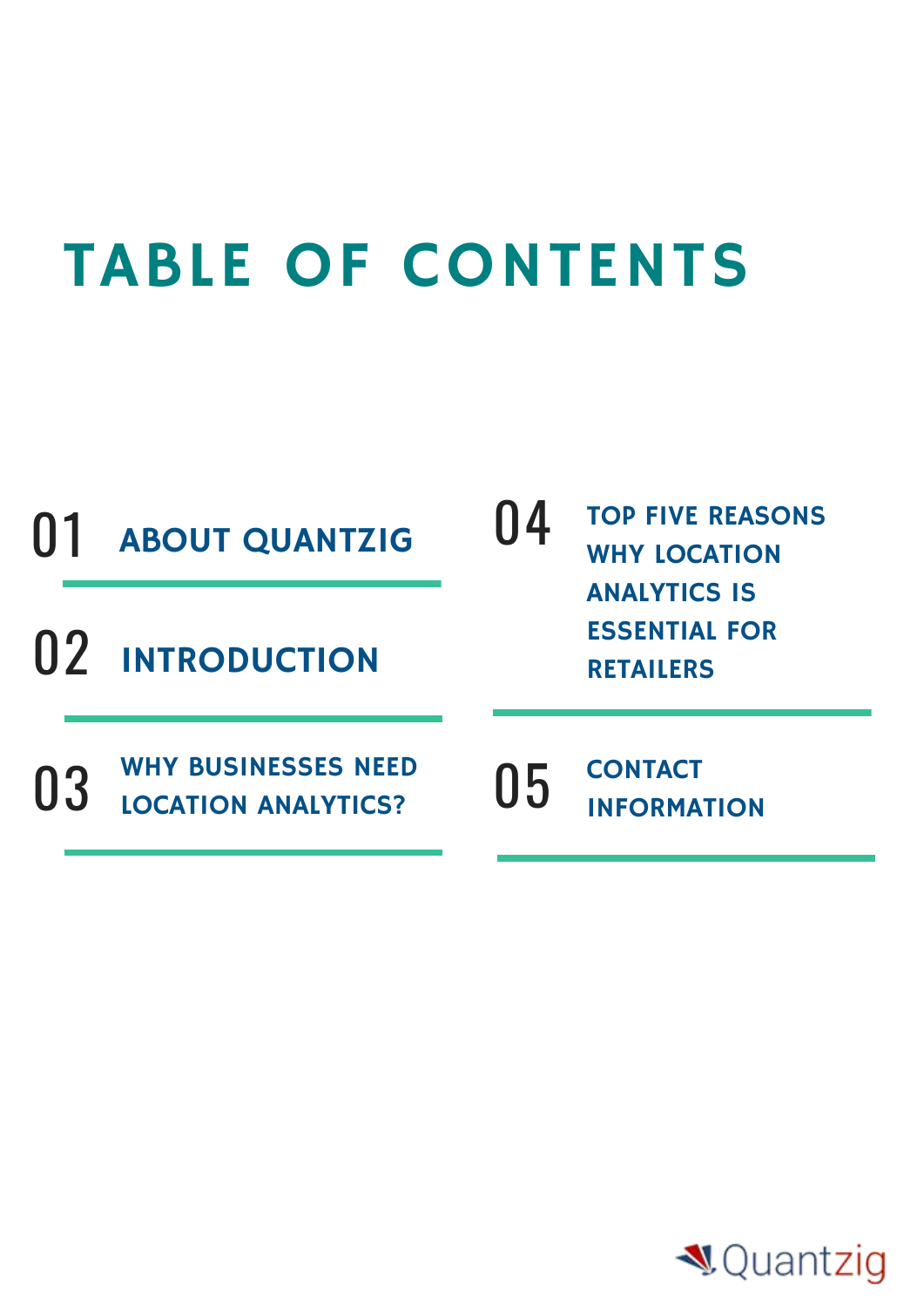# ABOUT QUANTZIG

At Quantzig, we firmly believe that the capabilities to harnes maximum insights from the influx of continuous information around us is what will drive any organization's competitive readiness and success.

Our objective is to bring together the best combination of analysts and consultants to complement our clients with a shared need to discover and build those capabilities and drive continuous business excellence.

#### OUR CORE COMPETENCIES

Our core specialty lies in offering a complete range of analytics solutions and services that help in strategic decision making across industrial sectors.

#### OUR OBJECTIVE

 $\mathbf{W}$ of analysts and consultants to complement our clients with a shared need to discover and build those capabilities and drive continuous business excellence. Our objective is to bring together the best combination

#### [REQUEST](https://www.quantzig.com/request-a-demo?utm_source=WP16&utm_medium=WPWeek16&utm_campaign=WPWeek16) A DEMO

**√**Quantzig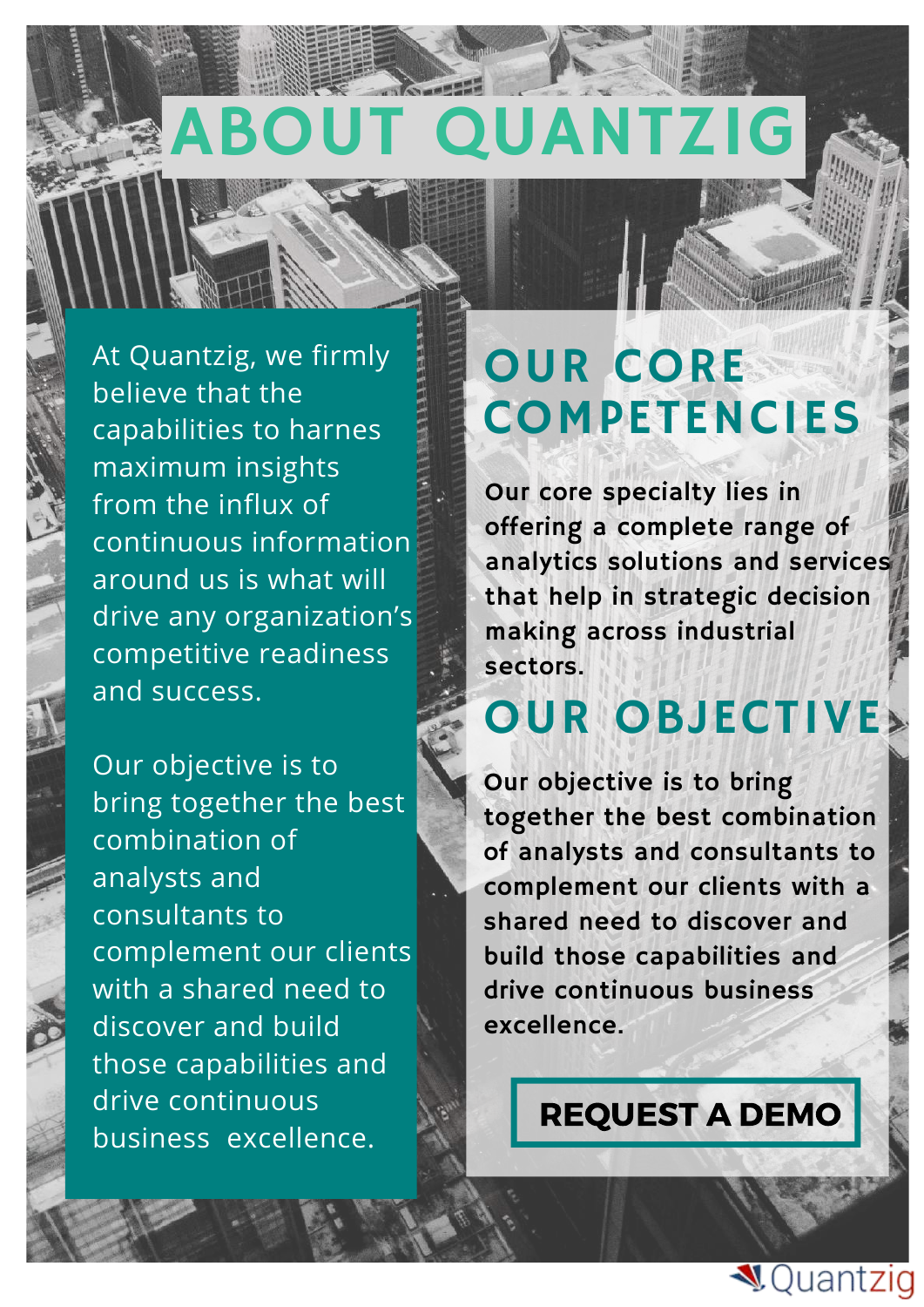# **INTRODUCTION**

*Blending business data with geographic information to enhance decision making…*

#### What is location analytics?

Location analytics is an analytical approach that revolves around leveraging data and analytics to gain insights from the location or geographic component of business data. Transactional data generated by businesses today, often contain a geographical component that, when laid out in a geographical information system (GIS), paves way for new dimensions of analysis and insights, in this case through a more visually engaging approach.

Almost everything about a business exists at a specific time and location. It could be objects like raw materials, products, facilities, people like employees, agents, customers or events like deliveries, purchases, and production runs. By understanding how these elements relate to one another, businesses can make well-informed decisions that can improve their businesss efficiency. Location analytics helps in understanding and targeting customers to optimize business processes and enhance outcomes.

**At Quantzig, we help our clients to gain comprehensive insights and achieve long-term benefits through advanced analytics solutions.**

#### **[CONTACT](https://www.quantzig.com/contact-us?utm_source=WP16&utm_medium=WPWeek16&utm_campaign=WPWeek16) US**



VQuantziq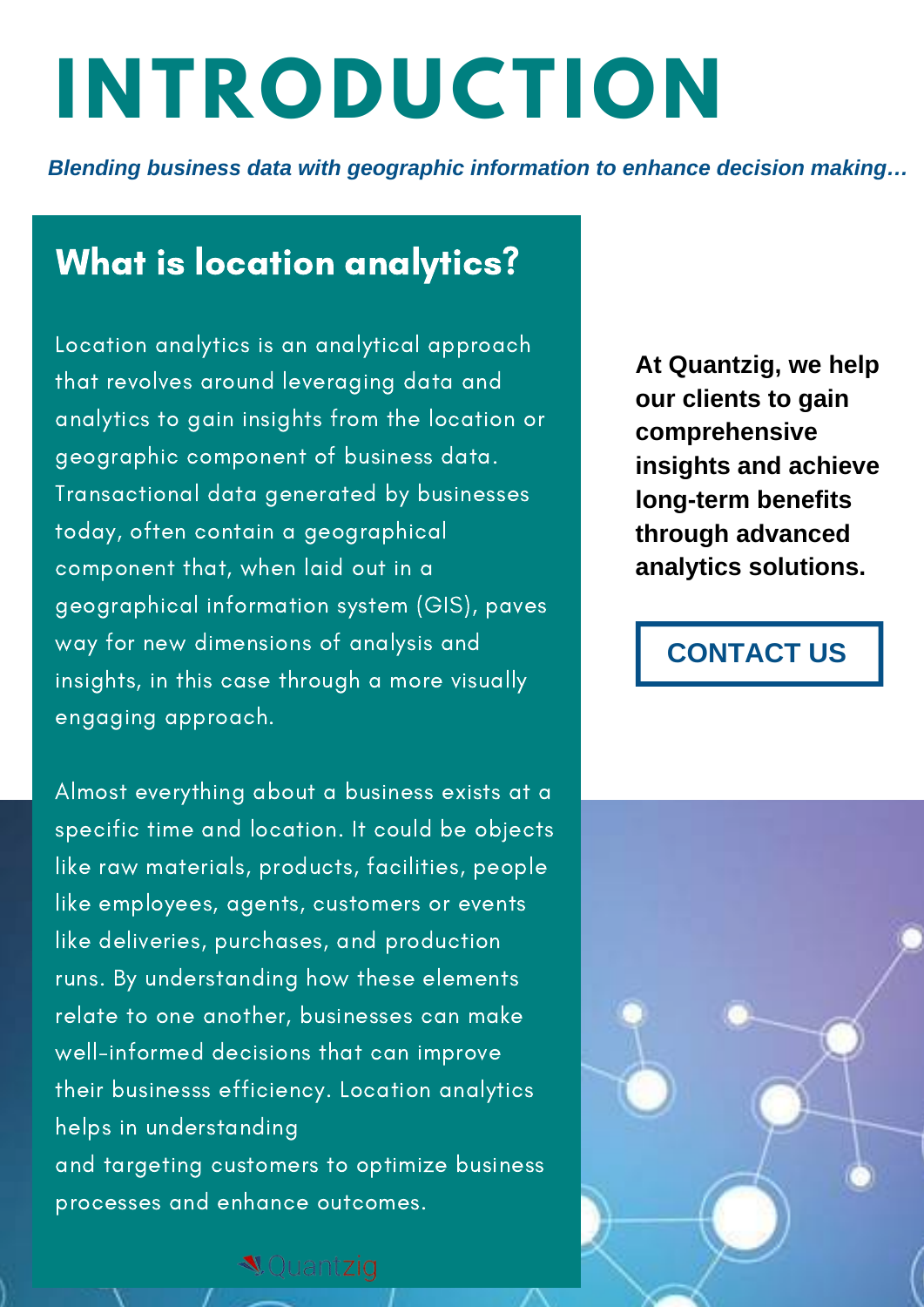## **WHY BUSINESSES NEED LOCATION ANALYTICS?**



Evidently, location analytics is here to stay, mainly because its advantages contribute and apply to practically all industries that their growth is irremediable. With the advancements in technology and mobile devices becoming pervasive, the amount of location data that they generate is massive. In today's competitive world, businesses have recognized the power of this data to acquire new customers, gain competitive insights, and observe offline consumer behavior. However, a perfect combination of BI tools and location based data is essential to boost the growth trajectory of any business. With more and more innovations happening in its realm, location analytics is becoming the key differentiator to businesses across the globe, helping them improve customer experience, drive revenue, and increase operational efficiency.



**IDENTIFY FOOTFALL, HIGH DWELL AREAS, BOTTLENECKS, AND EVEN QUEUE LENGTHS TO OPTIMIZE YOUR PHYSICAL SPACES.**

**Book A [Solution](https://www.quantzig.com/request-a-demo?utm_source=WP16&utm_medium=WPWeek16&utm_campaign=WPWeek16) Demo**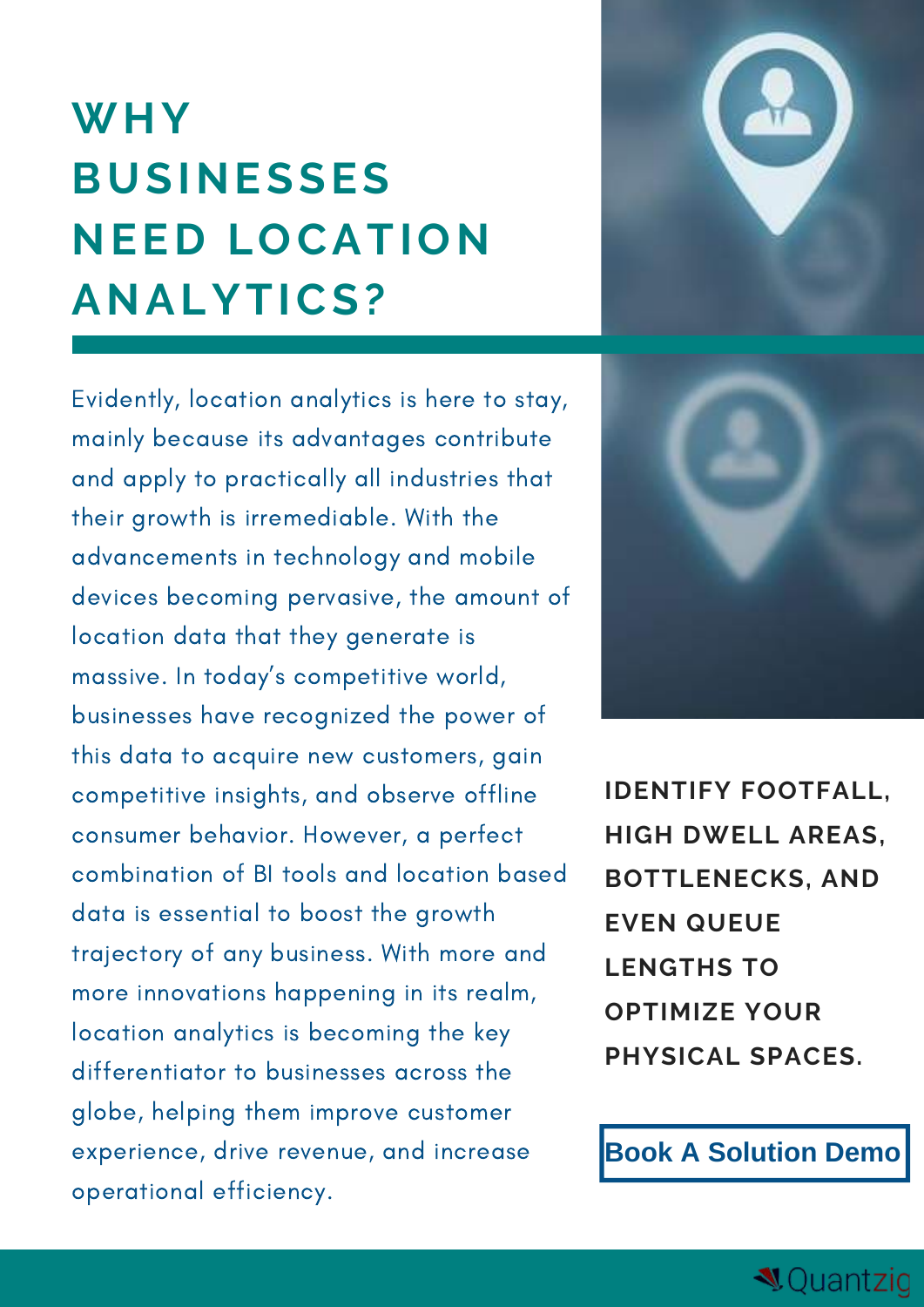## **TOP FIVE REASONS WHY LOCATION ANALYTICS IS ESSENTIAL FOR RETAILERS**



#### **1**

#### **Increase Sales**

The bitter truth in today's complex business environment is that retail is one among the few industries that have been hit hard by the dynamic changes in customer behavior and spending patterns. Clearly, just maintaining sales wouldn't help retailers gain a leading edge in today's business world. To successfully grow their business, retailers must invest considerable resources in developing new sales strategies and marketing campaigns. But many retailers are proving that growth is possible as long as the investment to achieve it is made in a targeted and well-planned manner.

Location analytics offers granular, accurate information that will empower businesses to understand customer demands in terms of their preferred products/services. Armed with such data-driven insights, retailers can make critical decisions about launching new product lines, store refurbishments, and new store launches.

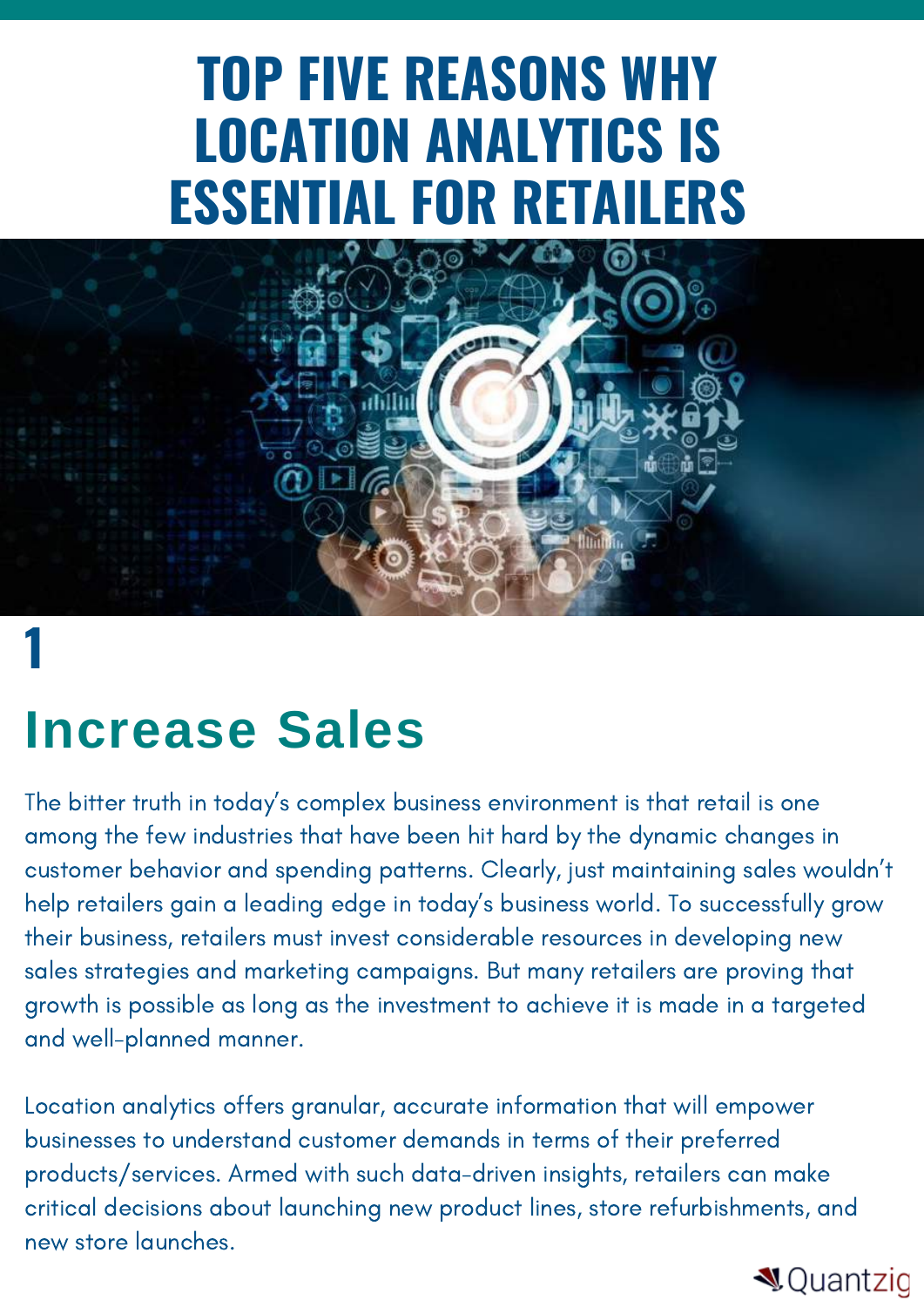

# **2 Improve ROI**

Retailers must invest in their products, services and people to stay competitive and successful in today's business environment. With a growing number of retail chains suffering a very public decline, getting the reassurance of a return on investment has never been more critical. Location analytics can help you understand where your business has the greatest potential, or where it may be under-performing by offering accurate insights into business performance.

By coupling the right data with highly accurate location information, businesses can precisely gauge their customer's moves. Location analytics coupled with intelligent modeling tools can help you to test the various investment scenarios and predict ROI with a high degree of accuracy. What's more, through techniques such as heat mapping, you can hone in on investment 'hot spots' at a glance, saving hours of time that would otherwise be spent going through spreadsheets and tables.

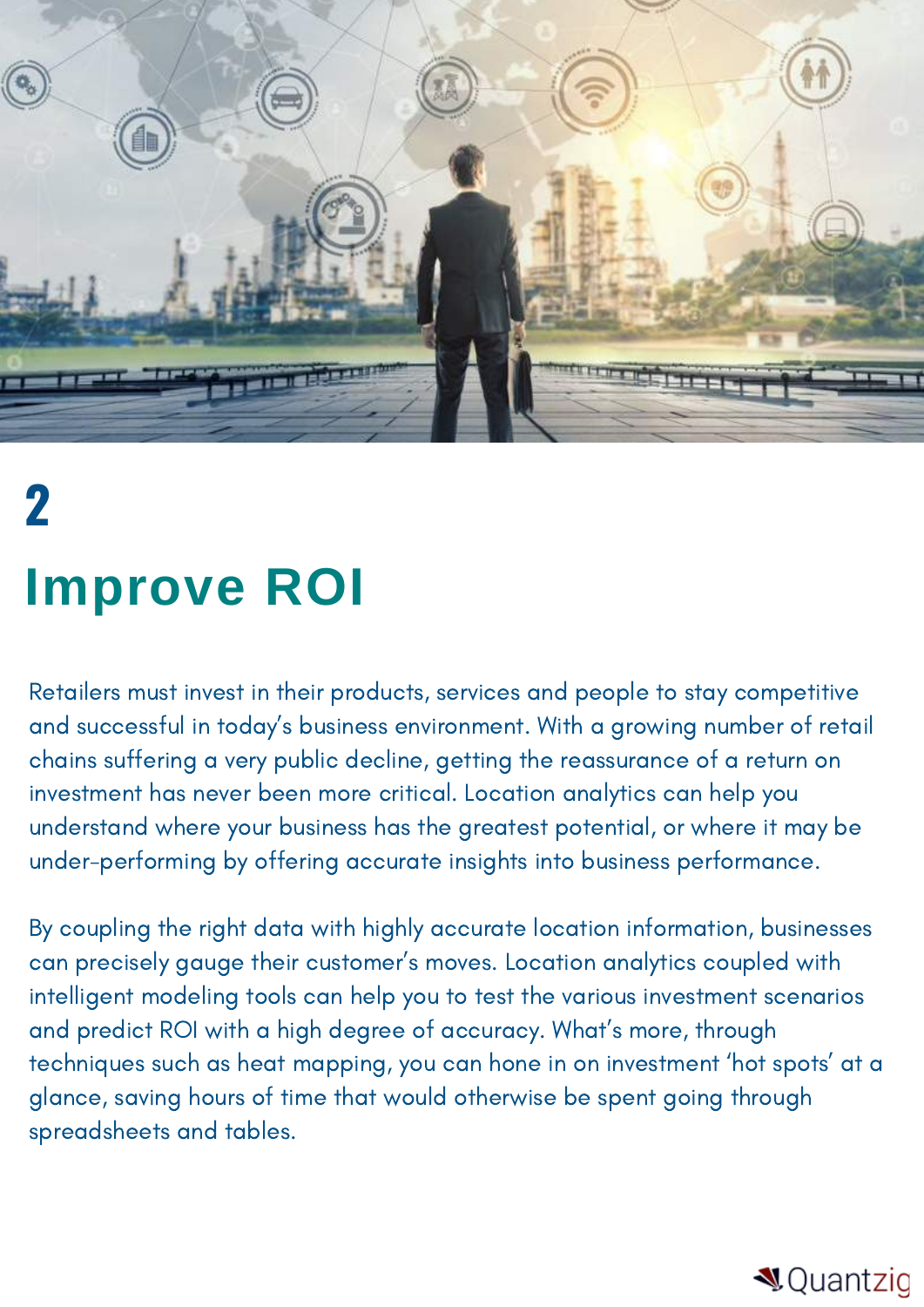

**3**

#### **Boost Customer Experience**

Retail industry players are the ones that know only too well the importance of keeping customers happy and satisfied. When budgets are stretched, it's the quality of customer service that typically pushes customers to choose one brand over another, and which helps build customer loyalty and boost retail profits. But given the consistency in service performance across the global retail market, retailers must find new and innovative ways to stand out from the rest. Thanks to the insights delivered by location analytics that can help you give your customer service that much-needed edge.

By leveraging location-based data as the context for customer experience management, businesses can quickly identify and isolate the root cause of several customer service issues ranging from production, to distribution, and delivery. Location analytics also empowers you to identify patterns in customer service problems across geographical areas and correlate them using customized models to map the similarities and differences between regions.

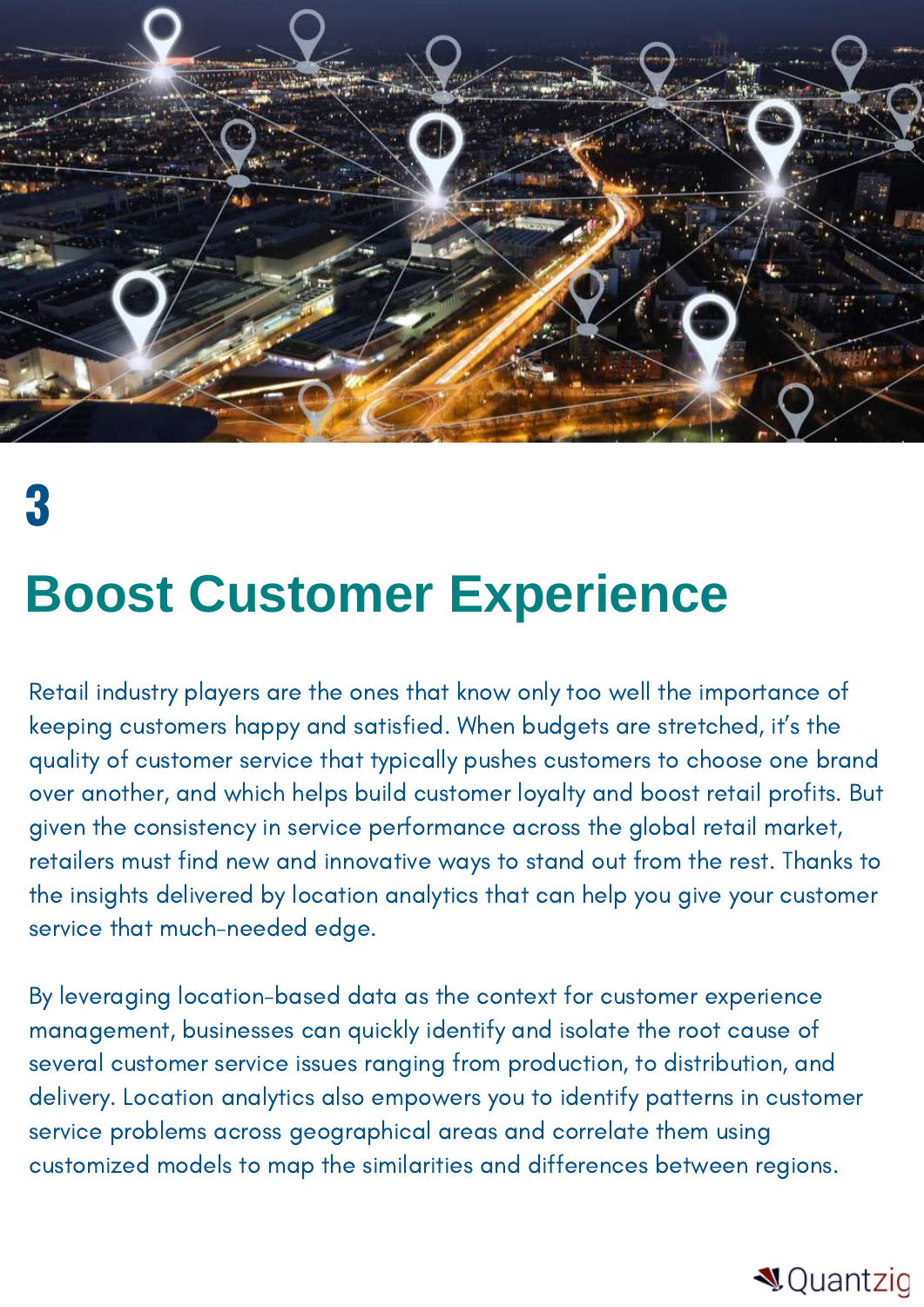

#### **4**

#### **Control Costs**

In retail, there is nothing new about the need to reduce costs in order to enhance customer satisfaction and build loyalty. To do so, retailers need as many ways as possible to protect their profits in times of economic downturns. Squeezing the supply chain, for instance, may be the most obvious option, but with suppliers protecting their profits, this may not yield the savings that they expect.

Tough times call for more innovative measures, and that means conducting a far more thorough cost analysis across the business unit. Yet given that today's retail organizations span multiple sites and geographies, a great deal of costrelated data is often buried in spreadsheets and hidden in IT systems across their business units. By layering business intelligence onto location-based data, it becomes easier to visualize business performance at a glance. Location analytics can also help you drill down into manufacturing information, logistics data, supply chain data, customer service records, store losses, and more, to identify areas that are inefficient.

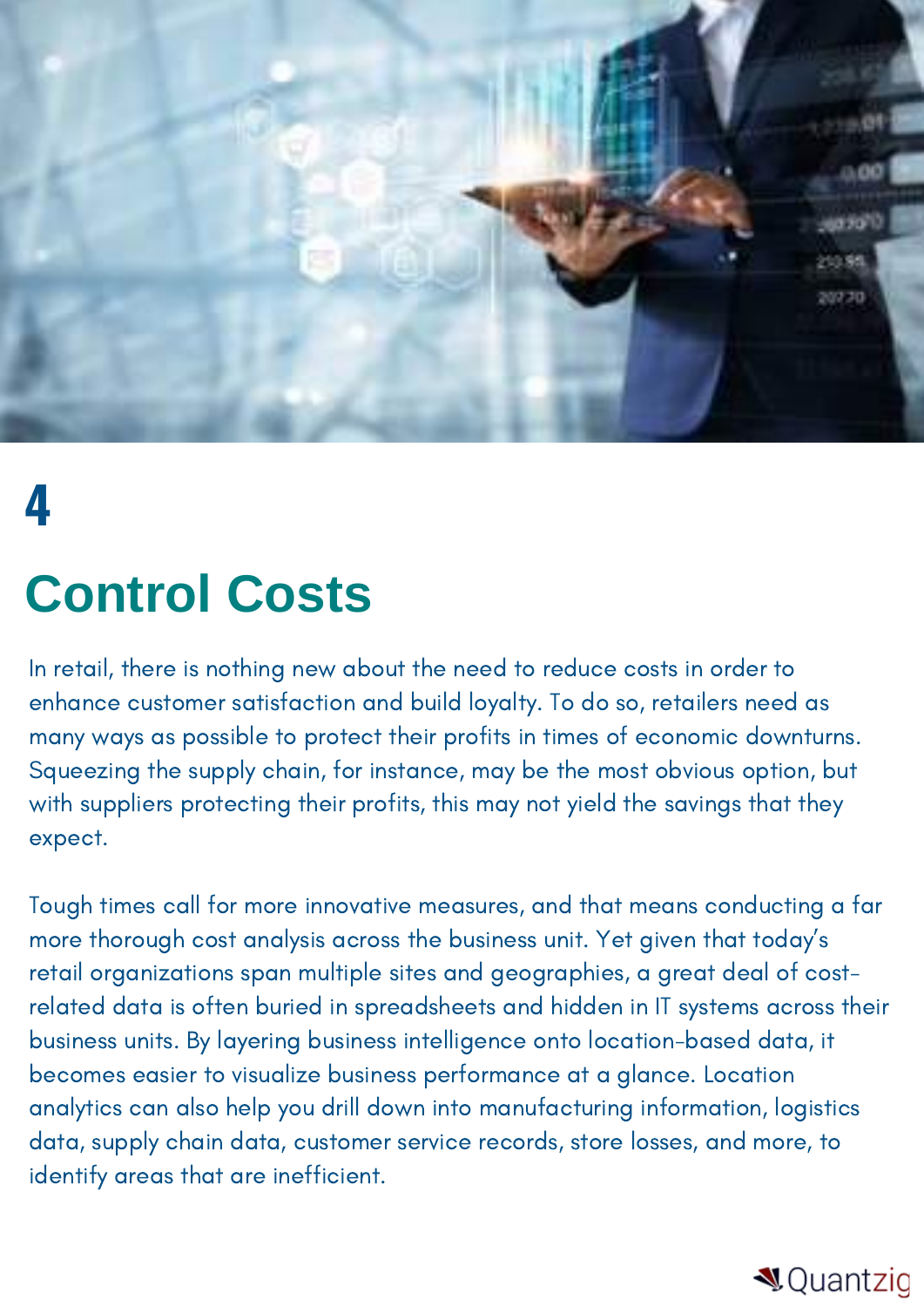

## **5**

## **Build Customer Loyalty**

It's far cheaper to retain old customers than to acquire new ones, especially in a highly complex environment such as retail. This is one of the reasons that customer loyalty is at the top of the agenda for most retail businesses. When it comes to devising new customer retention strategies, the vast majority of retail chains today recognize the importance of customer segmentation, and use data obtained from customer loyalty programs to gain deeper insights on customer preferences. However, there is a wealth of other information available that can be used to carry out more targeted loyalty building activities. The way to unlock it is through location analytics.

Using location based data retailers can build their own shopper profiles and use them to engage customers and enhance loyalty. It also helps you analyze the effectiveness of the current customer service strategy for each group and model specific improvements. Ultimately, retailers can take advantage of a more strategic, accurate, and risk-free approach to protect their greatest business asset.